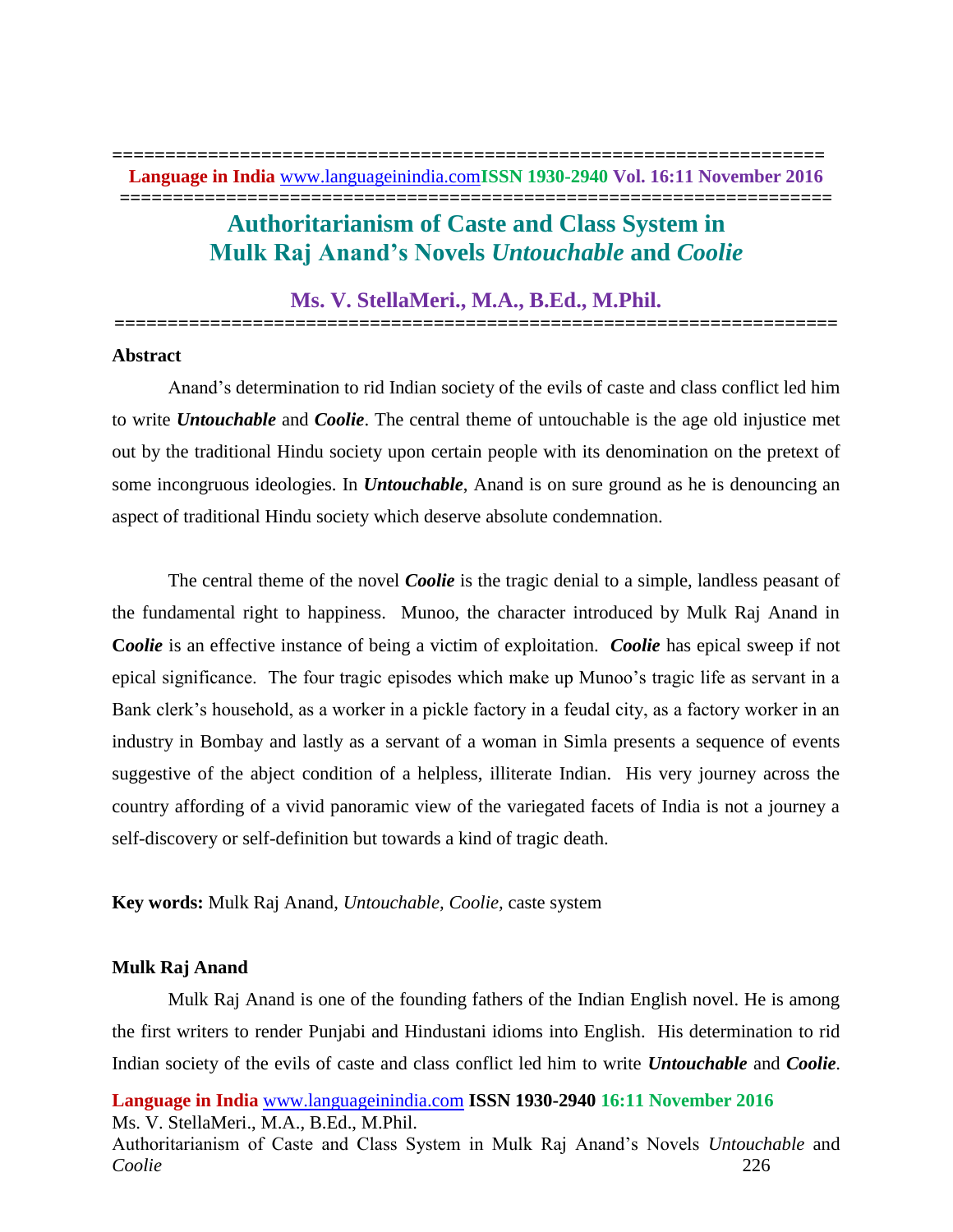The central theme of untouchable is the age old injustice met out by the traditional Hindu society upon certain people with its denomination on the pretext of some incongruous ideologies.

#### **Novels of Reality**

In *Untouchable*, Anand is on sure ground as he is denouncing an aspect of traditional Hindu society which deserve absolute condemnation. This shameful practice prevalent in India since time immemorial, has been seriously viewed by Anand in this novel. E.M. Forster in his preface to *Untouchable* comments that the Indians,

> [...] have evolved a hideous nightmare unknown to the west; the belief that the products are ritually unclean as well as physically unpleasant, and those who carry them away or otherwise help to dispose of them are outcastes from society. Really it takes the human mind to evolve anything so devilish. No animal could have hit on it. (9)

Anniah Gowda in his article Mulk Raj Anandsays:

Earlier novelists, writing in English as well as the Indian languages, have wrung our bosoms with the sufferings of child widows, unmarried mothers and so forth, but none before Anand have tried to take us down to the lower depths as Gorki called them, of society. (65)

Anand strongly believed that literature is the best vehicle for his journey towards the destruction of the evils. Untouchable is one of the greatest evils of our country. The people who belong to the so-called untouchable communities have been bearing the burden of social persecution from the time immemorial. Amarnath Prasad describes that in the Manusmriti,

> the law book of Hindu social code and domestic life, the pathetic plight of the untouchables have no right to go to the temples and no liberty even to listen to the incantations of the Vedas or some other holy scriptures. They were not allowed to study the language Sanskrit which is supposed to be the riches of language. (32)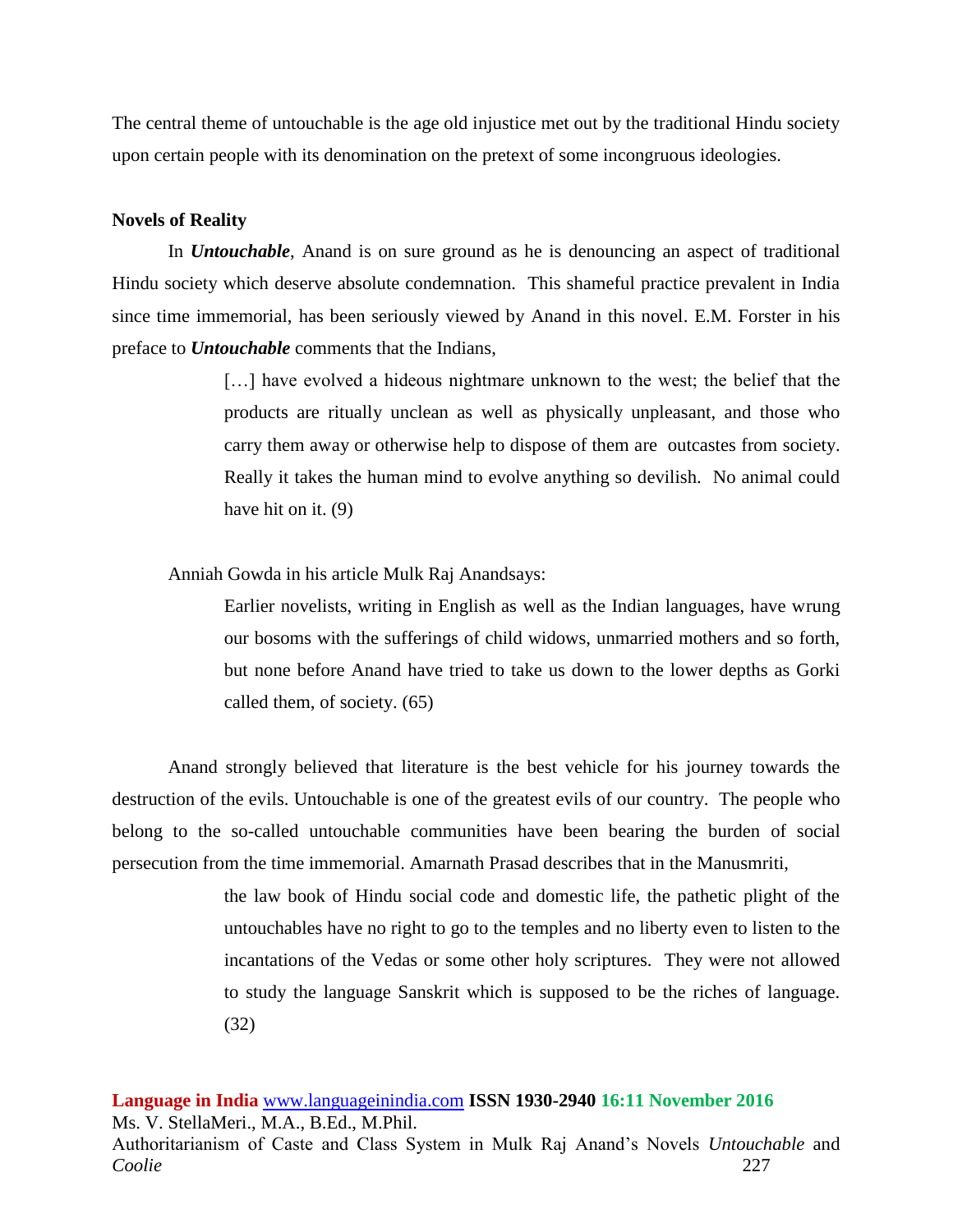Mulk Raj Anand condemned untouchability derives its effectiveness from a total control of all the aspects of his problem. He shows a sure grasp of the psychology of both caste Hindu and the Untouchable. The caste Hindus are armed with the feeling of class superiority for a long tenure and this feeling deters them to accept the untouchables are also human beings like themselves instead they treat the untouchables as subhuman creatures to be exploited.

#### **The Novel** *Untouchable*

*Untouchable* is a powerful novel devoted to the exposition of the problem of untouchability. Gandhi was very well aware of this social evil of untouchability in India. He asked Anand to write a tract on untouchability. But instead of writing a tract, Anand chose to write a novel on the evil of untouchability. It was regarded as a revolutionary novel when it came out. It championed the cause of the underdog.

Untouchability is a social evil. It is such a vital burning sociological issue which fills the literary canvas of Mulk Raj Anand, a pioneer in the field of Indian fiction, who has made "deliberate attempts to expose the distress of the low caste and classes of India" (Williams : 39).

Gandhi was more than any other social reformer in the history of modern India, who waged the first effective crusade against the evil of untouchability, practiced in India, stating that it is a sin against God and Man. To quote his words:

> There is an ineffective blot that Hinduism today carries with it. I have decided to believe that it has been handed down to us immemorial times. I think that, this miserable, wretched, enslaving spirit of untouchables must have come to us when we are at our lowest ebb. This evil has stanch to us and still remains with us [...] (Rao : 91)

# **The Story of a Sweeper Boy, Bakha**

The novel is the story of a sweeper boy, Bakha, a symbol of the poor plight of the outcastes. Bakha the sweeper boy, who is fascinated by the European style in dress, receives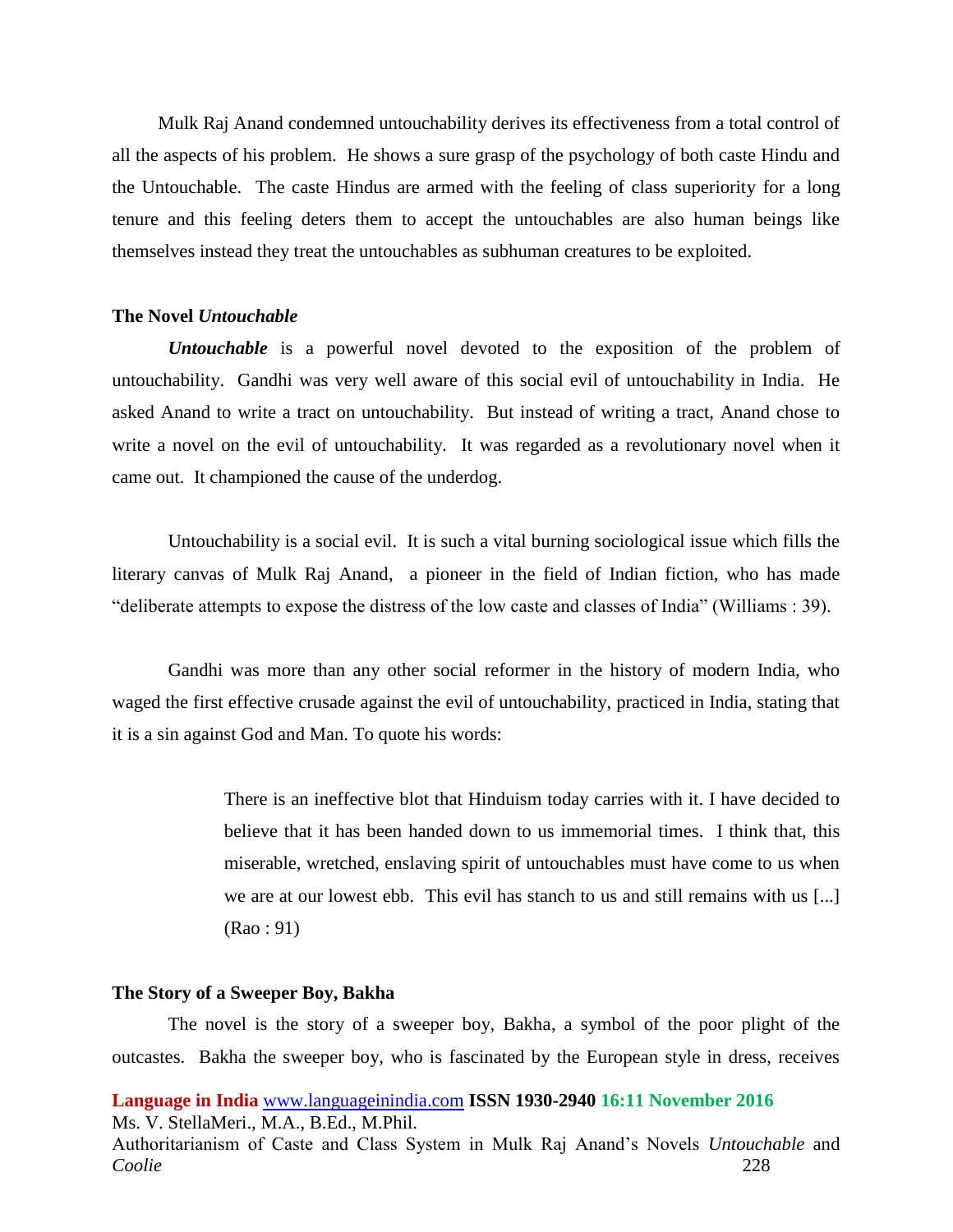humiliation and insult wherever he goes. At home he is abused by his old father Lakha and outside he is let down by the caste Hindus who are always conscious of their superiority and have the pollution complex. The sweepers were ill-treated, abused and beaten. Their women were molested by the Hindus. They were given thrown away to eat. They were denied the opportunities of education and worshipping in the temples.

In the first stage of the novel, Anand describes to us how a shopkeeper throws towards Bakha a packet of 'Red Lamp' cigarettes although he pays its full price and how a Hindu creates a terrible scene in the market place when he gets accidentally touched by Bakha. Then in the second stage close at its heels comes the episode of an attempt by pundit Kali Nath to molest Bakha's sister. A little later, he carries in his lap a body wounded child to his house, but instead of any praise for this kind act, he gets curses and abuses from the child's mother who thinks that he has polluted both her son and her house by his touch. The two stages of the novel chiefly aim at projecting in bold relief the problem of caste snobbery and untouchability in our country.

#### **Types of a Variety of Characters**

Anand has created in his work, types of characters like planters, land-lords, money lenders and priests who are all exploiters in their view utterly lacking in human and social concern. He believes that for the betterment of society, one must dare to defy the principle of determinism, and one must always go seeking one's problems, as all problems are man-made. For instance, no section of human society will be condemned with the perennial task of scavenging from generation to generation, if machines and modern technology can be put to rightful use.

#### **Focus on Social Problems**

Several novels denote social problems like caste system, class-conflict or the status of women in the modern structure of the society. Most of the novelists have attempted a fiction projecting what is relevant to the understanding of the predicament of contemporary man. This chapter also gives a brief introduction about the life and works of Mulk Raj Anand and his two novels *Untouchable*and *Coolie***.** These novels depict the evil impact of caste and class based

**Language in India** [www.languageinindia.com](http://www.languageinindia.com/) **ISSN 1930-2940 16:11 November 2016** Ms. V. StellaMeri., M.A., B.Ed., M.Phil.

Authoritarianism of Caste and Class System in Mulk Raj Anand's Novels *Untouchable* and *Coolie* 229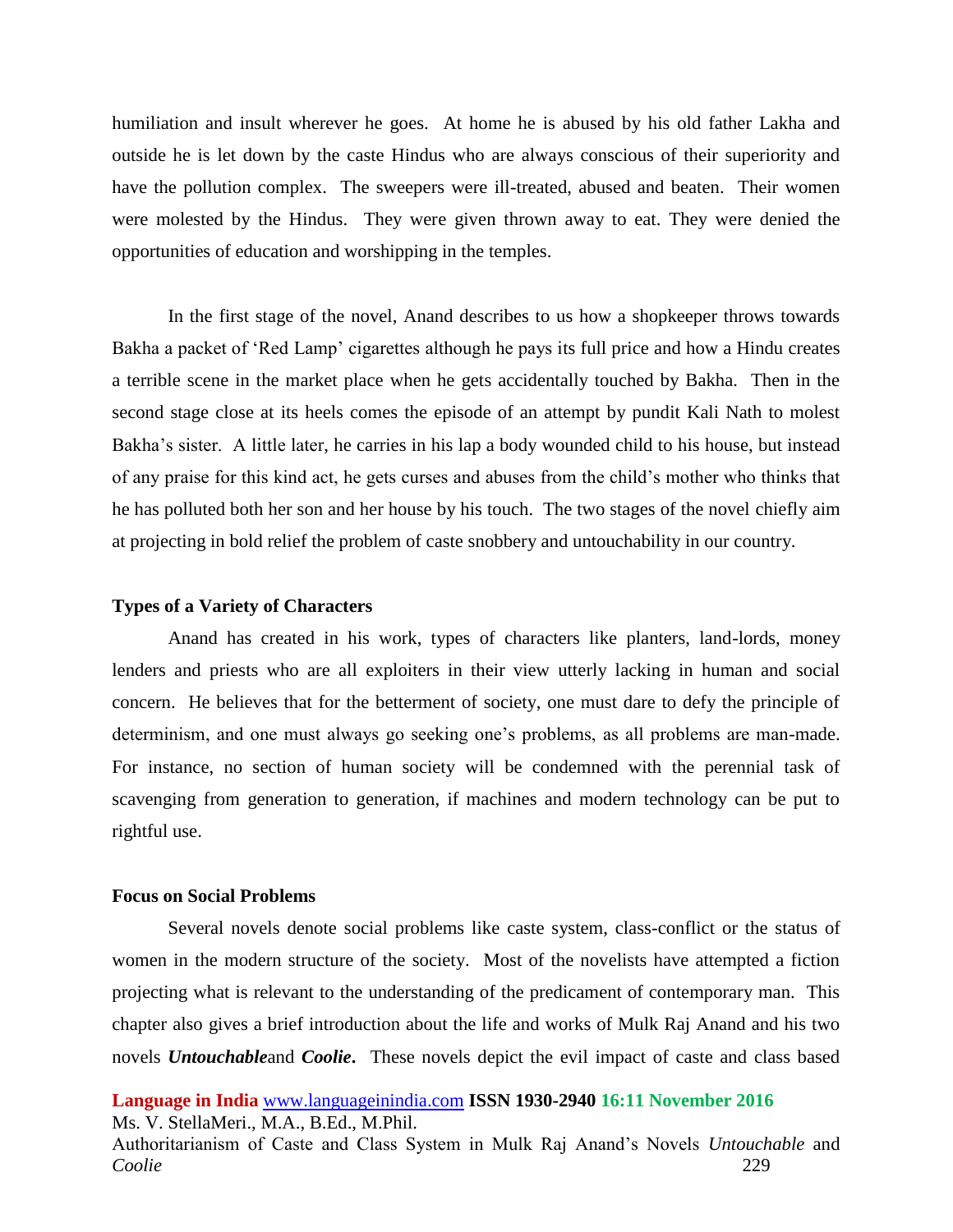discrimination in Hindu society. The theme of social protest and reform emerges conspicuously in Anand's two major novels, *Untouchable* and *Coolie, Untouchable* coaches for the caste struggle and exposes the rigidity of caste system in the Indian society and *Coolie* deals with the class struggle and centers on the miserable and piteous condition of the poor and exploited labourers and coolies.

#### **Truthful Portrayal of the Plight of the Downtrodden**

Truthful portrayal of the plight of the untouchable who have been the victims of social injustice, oppression and exploitation is presented in the two novels. The novels depict realistically the so-called outcastes' colony. The filthy surroundings have had a great impact on the souls of the "outcastes". Anand has shown them as they are in all their filth and degradation. Anand has exposed the rigidity of casteism through pathetic and heart-rending scenes in the novel. The touching scene, where Bakha gets a slap for accidentally touching a caste Hindu shows the inhumanity of the caste-system.

#### **The Miserable Plight, Suffering, Poverty and Economic Deprivation: Life of Munoo**

These novels focus on the miserable plight, suffering, poverty and economic deprivation of a larger section of Indian society. The central theme of the novel *Coolie* is the tragic denial to a simple, landless peasant of the fundamental right to happiness. Munoo, the character introduced by Mulk Raj Anand in **C***oolie*is an effective instance of being a victim of exploitation. *Coolie* has epical sweep if not epical significance. The four tragic episodes which make up Munoo's tragic life as servant in a Bank clerk's household, as a worker in a pickle factory in a feudal city, as a factory worker in an industry in Bombay and lastly as a servant of a woman in Simla presents a sequence of events suggestive of the abject condition of a helpless, illiterate Indian. His very journey across the country affording of a vivid panoramic view of the variegated facets of India is not a journey a self-discovery or self-definition but towards a kind of tragic death.

Munoo a passive character never has a chance to act but he acted upon by the society in which he is also a member. Munoo's expectations are extremely modest he is forced by poverty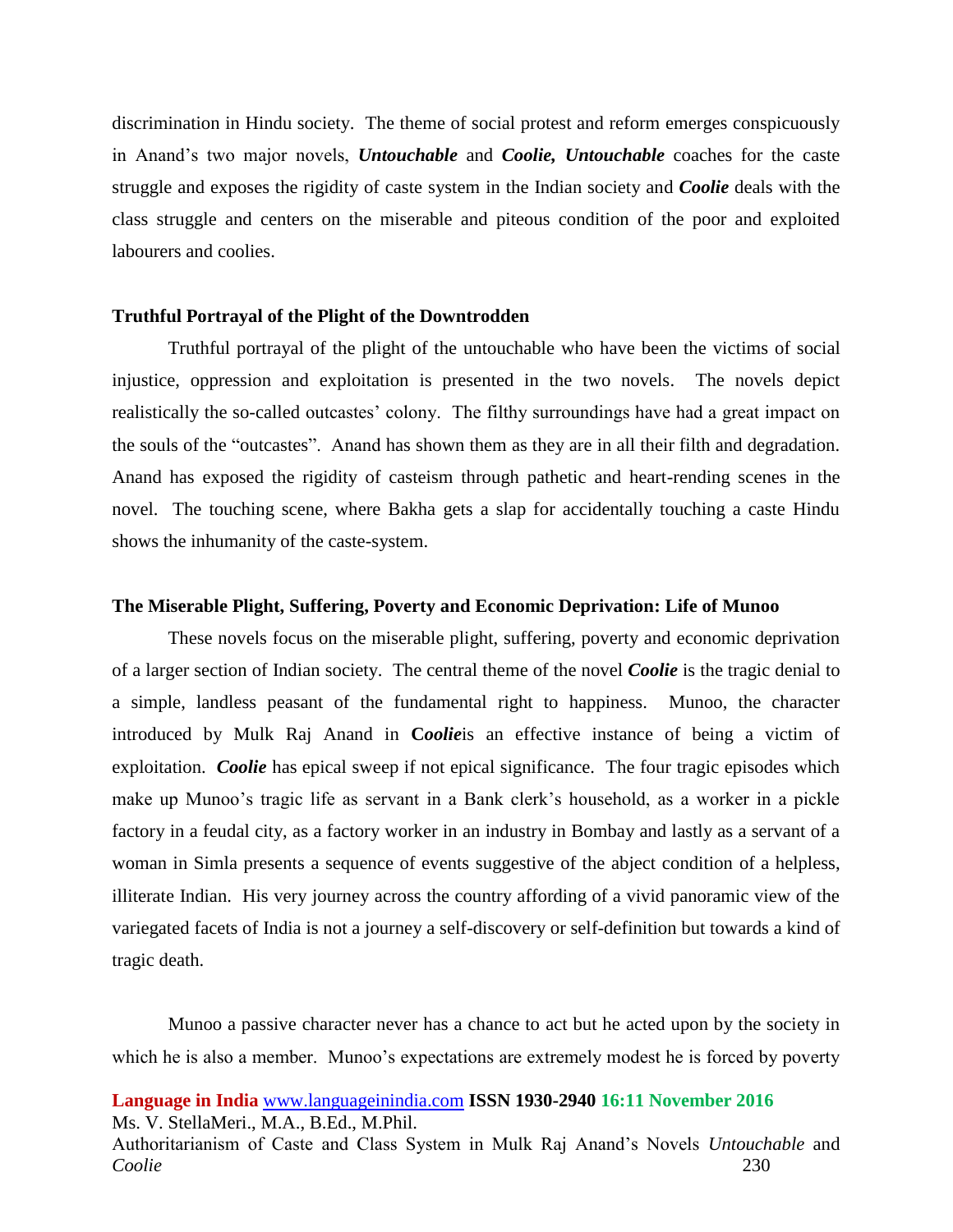to be pulverized at the age of fourteenth itself. His only prayer is, "I want to live, I want to know, I want to work" (*Coolie***:** 183). Coolie is a true manifestation of misery of the poor in the society. Professor Khan observes:

> It is not fate or almighty who is responsible for the tragedy of Munoo, the hero of the novel, but the society in which he is brought up. He is a victim of social forces in his life like the tragic heroes of the great novelist, Galsworthy. Munoo, the hero of the novel is a universal figure who represents the miseries of the poor and downtrodden. Social forces of exploitation and poverty determine the life of Munoo in the novel. (*Coolie***:** 183)

# **Anand's Crusade**

Mulk Raj Anand is a crusader against social distinctions and man-made barriers. He is intolerant of injustice of every type. He is a novelist with an inherent social purpose. His aim is to expose the follies and effectuations of the privileged classes-priests, money-lenders, businessman, tea-planters and British rulers. Each of his novels deals with social problems. Anand is not merely content to state the problems. He also suggests their solution. There is a faith that man is by nature lovely and that all his errors and sins are dust and mud sticking on the outside. They may be shaken off in a moment and men reinstated in his native glory.

Mulk Raj Anand has combined human and sympathy for the poor and afflicted in his novels. His novel focuses on the basic conditions in which man is living and deals with a social problem. Balarama Gupta says to Anand, "Man is the measure of all things his works are nothing if not humanistic in their vision" (49). Anand does not write about be jeweled Maharajas and their countless court mistresses but about the short simple annals of the sons of the soil. According to him, all his heroes, who had emerged in his novels, were dear to him, because they were the reflections of the real people he had known during his childhood and youth.

Thus Anand has revealed his social concerns by exposing the authority and hypocrisy of the caste Hindus in his novel *Untouchable*. The main aim of the novelist is to expose the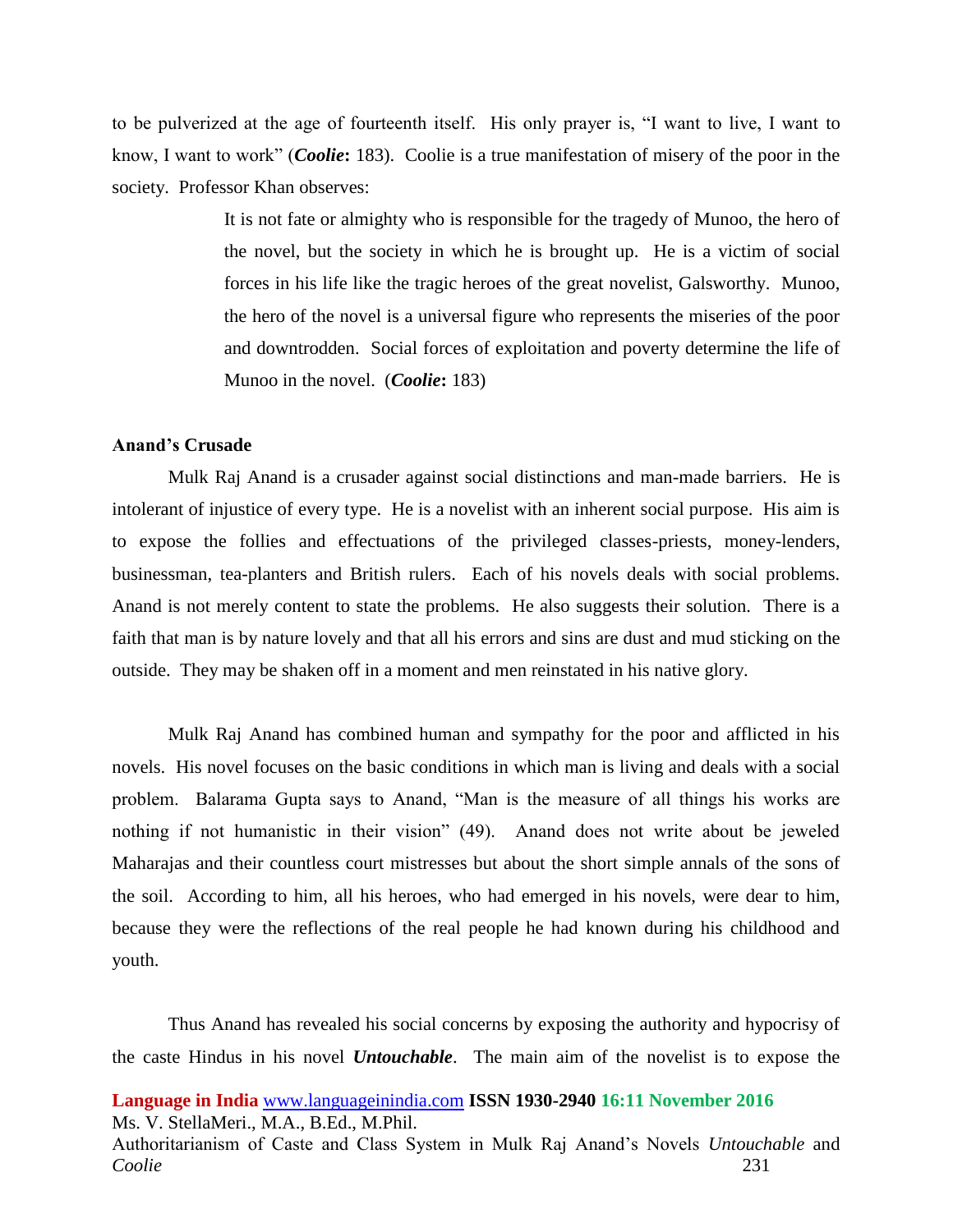hypocrisy of the caste Hindus and to arouse the reader sympathy for the underdog. Anand was able to portray the unpleasant experiences of the protagonist in a pictorial manner. The main issues of downtrodden Indian who are traditionally oppressed by the evils of religion, caste and social divisions are brought out in such a way that it arouses pity in the minds of the readers.

The central focus of Anand in *Coolie* is on the exploitation of the underdogs of the society. Poverty, greed, selfishness, hypocrisy, corruptions, industrialism, capitalism and communalism are the several elements in this novel. Anand suggests that a little more tenderness on the part of the society could have turned Munoo into a happy individual and also averted his tragic end. It reveals the social critic, angry protester and tender humanist in Mulk Raj Anand with a passionate plea for social change. He tries to create an awareness to establish human rights to every Indian, to rich and poor, high caste or low caste. Authoritarianism of caste and class system in Mulk Raj Anand's novels *Untouchable* and *Coolie* is an unbeatable description.

#### **Works Cited**

**====================================================================**

# **Primary Sources**

Anand, Mulk Raj. **Untouchable.**London: The Bodley Head, 1970.

\_\_\_\_\_\_\_\_\_\_\_\_\_\_. **Coolie.**Delhi : Hind Pocket Books, 1972.

#### **Secondary Sources**

Anand, Mulk Raj. **Apology for Heroism : A Brief Auto biography of Ideas.**  Bombay: Kutab popular, 1957.

Forster, E.M. **Preface to Untouchable**. New Delhi : Oxford Press, 1935.

Gowda, Anniah, M.H. **Mulk Raj Anand : A Committed Writer in the Indian Novel in** 

**English-Evaluations.**Ed. T. Prabhakar. New Delhi : Phoenix

Publishing house, 1995

Gupta, G.S. Balarama. **Mulk Raj Anand.** Brailley: Prakash Book Depot, 1974.

**Language in India** [www.languageinindia.com](http://www.languageinindia.com/) **ISSN 1930-2940 16:11 November 2016** Ms. V. StellaMeri., M.A., B.Ed., M.Phil. Authoritarianism of Caste and Class System in Mulk Raj Anand's Novels *Untouchable* and *Coolie* 232 Khan, H.U. **Mulk Raj Anand's Coolie : A Critical Study in Indian Writing in English.** Vol